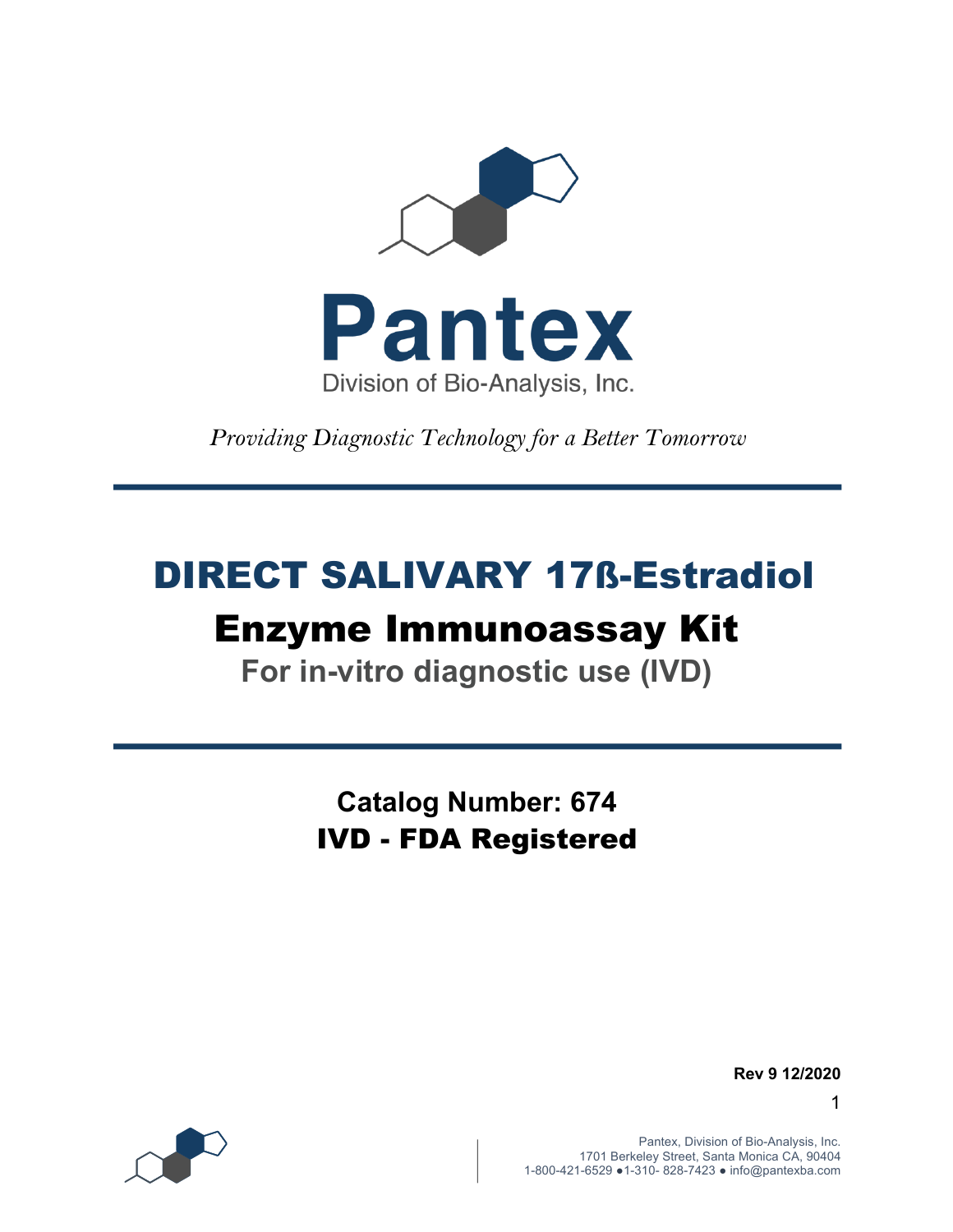|              | <b>TABLE OF CONTENTS</b>                         |                |
|--------------|--------------------------------------------------|----------------|
|              |                                                  | Page(s)        |
|              | <b>Intended Use and Description</b>              | 3              |
| Ш            | <b>Assay Background</b>                          | 3              |
| Ш            | <b>Assay Principle</b>                           | $\overline{4}$ |
| IV           | <b>Reagents Provided and Reagent Preparation</b> | $4 - 5$        |
| $\mathbf V$  | <b>Storage and Stability</b>                     | 5              |
| VI           | Materials Needed but not Supplied                | $5-6$          |
| VII          | Interferences                                    | 6              |
| <b>VIII</b>  | Sample Collection and Processing                 | 6              |
| IX           | <b>Assay Procedure Summary Flow Sheet</b>        | $\overline{7}$ |
| X            | <b>Assay Procedure</b>                           | $7 - 8$        |
| XI           | <b>Typical Results</b>                           | 8              |
| XII          | Calculation                                      | $8-9$          |
| <b>XIII</b>  | <b>Quality Control</b>                           | 9              |
| XIV          | <b>Expected Values</b>                           | 9              |
| XV           | <b>Performance Characteristics</b>               | 10             |
|              | A. Specificity of Antiserum                      | 10             |
|              | <b>B.</b> Detection Limits                       | 10             |
|              | <b>C.</b> Precision and Reproducibility          | $11 - 12$      |
|              | <b>D.</b> Linearity Study                        | 13             |
|              | <b>E.</b> Recovery                               | 13             |
|              | <b>F.</b> Comparison Study                       | 14             |
| XVI          | Limitations                                      | 14             |
| <b>XVII</b>  | Precautions                                      | 15             |
| <b>XVIII</b> | <b>References</b>                                | $15 - 16$      |

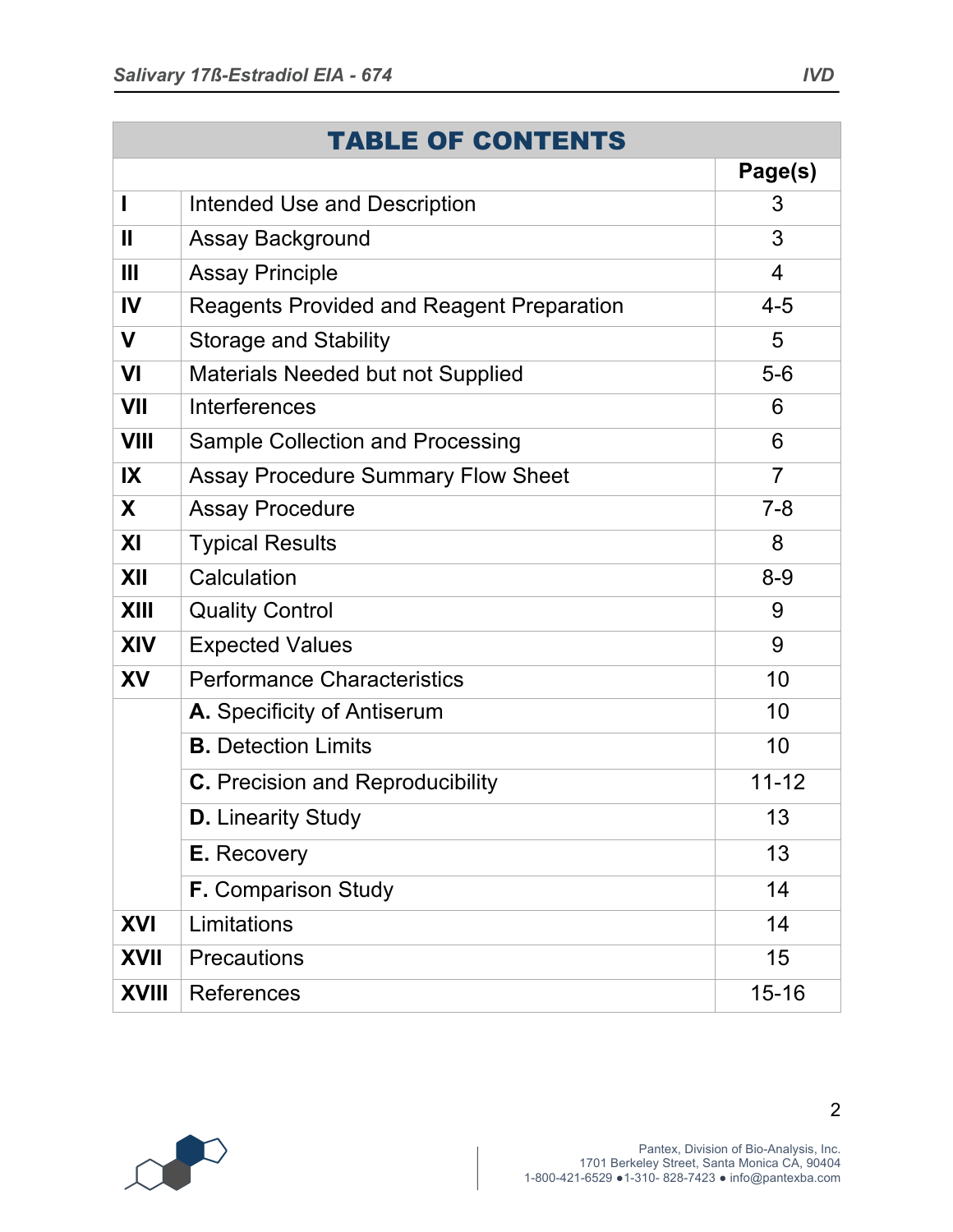## **I. Intended Use and Description**

The Pantex Direct Salivary 17β-Estradiol EIA Kit, Cat #674, is designed and validated for the quantitative measurement of 17ß-Estradiol in human saliva. Results obtained by this device may be used in the diagnosis and treatment of various hormonal sexual disorders. This test is not intended for assessing placental function in complicated pregnancy.

#### **Warning:**

Estradiol immunoassays have been reported to demonstrate significant cross-reactivity with the drug Fulvestrant (Faslodex<sup>R</sup>). This cross-reactivity can cause falsely elevated estradiol levels in patients being treated with Fulvestrant. Due to the possibility of this cross-reactivity, the Pantex line of Estradiol Immunoassays should not be used for patients being treated with the drug Fulvestrant. Fulvestrant (Faslodex<sup>R</sup>) is used to treat a certain type of breast cancer in postmenopausal women. The use of falsely elevated estradiol test results in these patients could lead a clinician to alter or discontinue the patient's therapy.

## **II. Assay Background**

17ß-Estradiol (E2) is a steroid hormone produced mainly by the Graafian follicle of the ovary female and in small amounts by the testes in male subjects. E2 is biologically the most active of naturally produced human estrogens. The majority of E2 (98%) is bound to sex hormone binding globulin (SHBH) and to a lesser extent to other serum proteins such as albumin. Only a small fraction circulates in the free form or conjugated to sulfates and glucuronides (2,3). In non-pregnant women there is a cyclic variation in the concentration of E2, the highest values being measured usually the day before ovulation (4,5). Positive feedback influence of this peak value is considered essential for occurrence of the midcycle luteinizing hormone (hLH) peak and consequently, for ovulation (6). During pregnancy the E2 concentration increases considerably and remains high throughout pregnancy (7).

The assay of E2 is a valuable tool for assessing the etiology of amenorrhea and/or infertility in female subjects. It is also a useful aid in monitoring ovulation induction treatment with clomiphene citrate, LH-RH (LH-releasing hormone) or exogenous gonadotropins (8,9). In male subjects, serum E2 measurements are used for investigating feminizing syndromes (10).

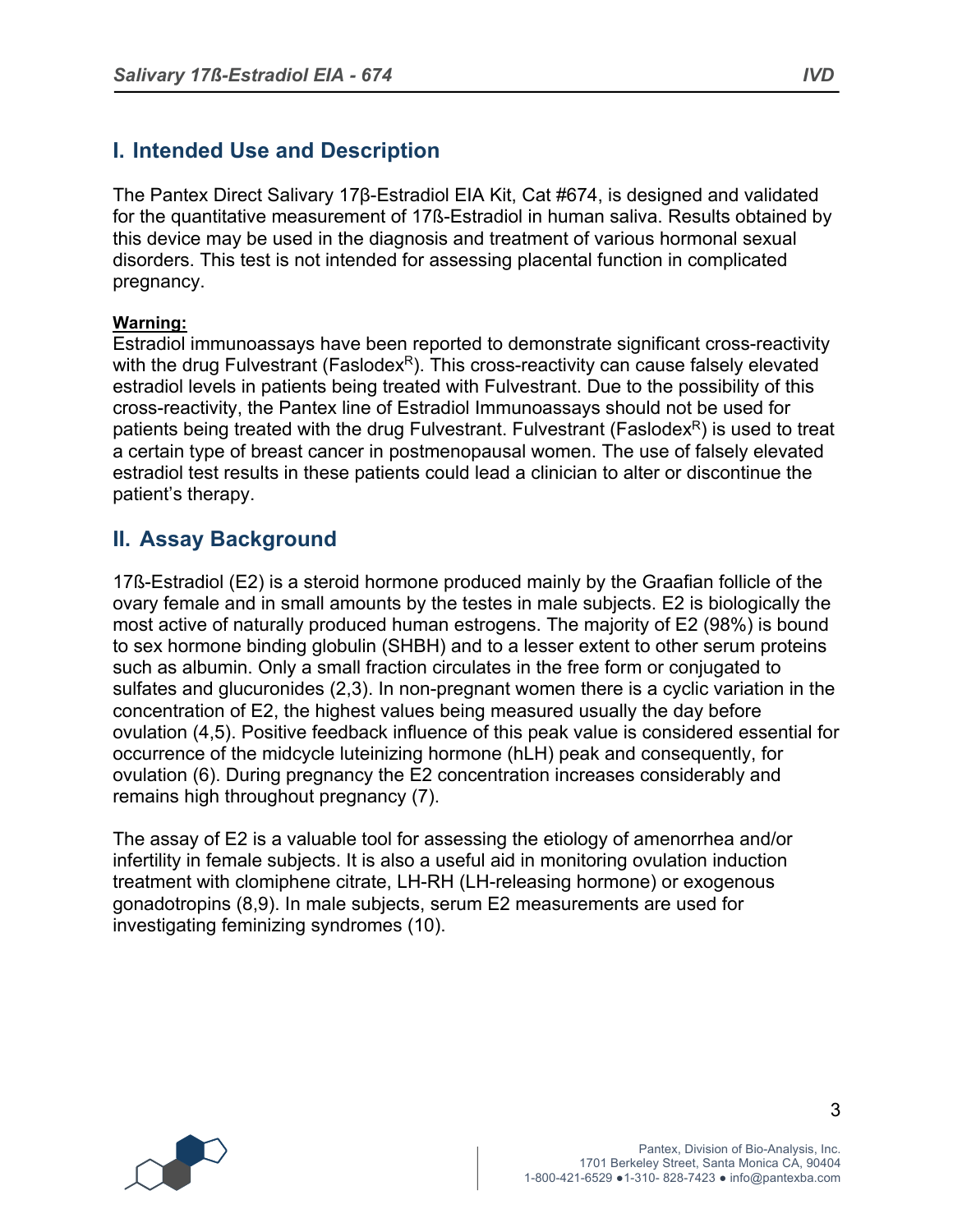## **III. Assay Principle**

The Pantex Direct Salivary 17β-Estradiol EIA Kit, Cat #674, is based on the competition principal and microplate separation. An unknown amount of estradiol present in a saliva sample and a fixed amount of estradiol conjugated to horse radish peroxidase (E2- HRP) compete for binding sites with a rabbit monoclonal estradiol antiserum bound to GARGG (goat anti-rabbit gamma globulin) coated wells of a microplate. After incubation, unbound components are washed away. Enzyme substrate solution is then added, and a blue color formed. This reaction is stopped with an acid solution to produce a yellow color. The optical density is then read at 450 nm. The amount of E2- HRP detected is inversely proportional to the amount of estradiol in a sample.

## **IV. Reagents Provided and Reagent Preparation**

- **1. GARGG Plate**: One 96 well microplate (12x8 breakable strip wells) coated with goat anti-rabbit gamma globulin (GARGG) placed in a resealable foil bag with desiccant. One (1) 96 well kit is sufficient for 78 singlicate or 39 duplicate patient measurements.
- **2. Stock Estradiol (17-ßE2) in BSA buffer.**

**Concentration: 3200 pg/mL,** 1 bottle, 0.250 mL Working calibrators preparation: From stock **3200 pg/mL**, dilute **1:100** with **assay buffer** to obtain the **32 pg/mL** calibrator. Make serial dilutions (**in assay buffer**) starting with the **32 pg/mL** calibrator to obtain the following calibrator concentrations: **16 pg/mL, 8 pg/mL**, **4 pg/mL, 2 pg/mL**, **1 pg/mL**. **"0" calibrator** is **assay buffer**.

\*Concentrations of 17-ß Estradiol calibrators are actual and traceable to US Pharmacopeia (USP) Cat No. 25000-8, Lot NoJ191

- **3.** Assay buffer. 1 bottle, 20 mL.
- **4.** Salivary Estradiol EIA Control #1. 1 bottle, 1.0 mL. Concentration is on the label and is traceable to Estradiol (17ß-Estradiol) from USP.
- **5.** Salivary Estradiol EIA Control #2: 1 bottle, 1.0 mL. Concentration is on the label and is traceable to Estradiol (17ß-Estradiol) from USP.
- **6.** Salivary **Estradiol EIA Antibody**. 1 bottle, 3 mL. The solution is blue.
- **7.** Salivary **Estradiol Horse Radish Peroxidase Conjugate concentrate (E2-HRP concentrate**) 1 amber bottle, 0.200 mL. The solution is yellow and light sensitive.
- **8.** E2-HRP **Conjugate Buffer.** 4 mL. To be used for **E2-HRP working reagent** preparation **ONLY**.

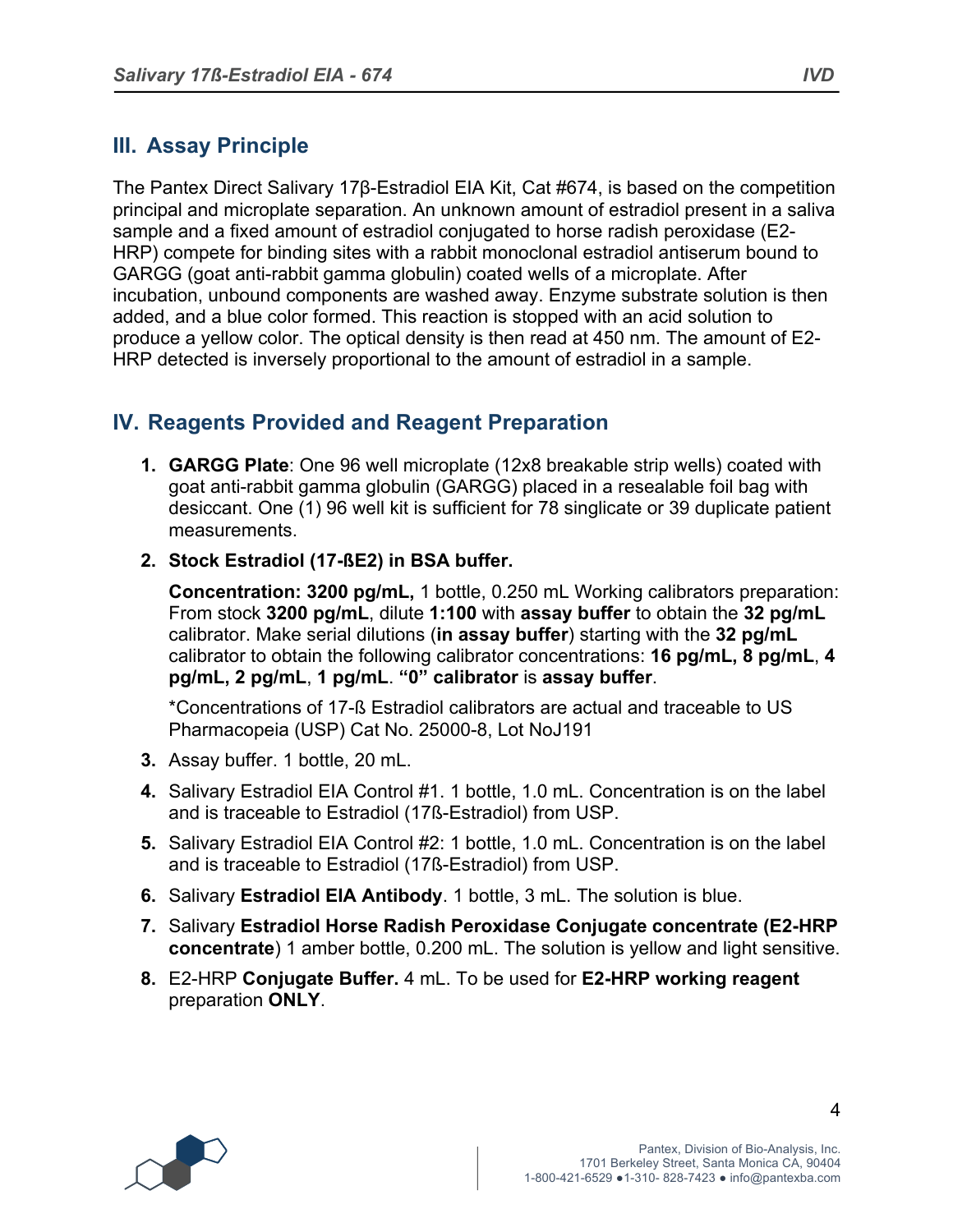**E2-HRP working reagent preparation**: Determine the amount of working **E2- HRP working** r**eagent** needed and dilute 1:20 with **conjugate buffer**. For example, mix125µL (0.125 mL) of **E2-HRP concentrate** (number 7) to a total volume of 2.5 mL (0.125 mL + 2.375 mL) with **conjugate buffer** (number 8). This is sufficient for 100 EIA wells. Immediately after use, store the unused portion of the **Estradiol-HRP working reagent** at 2-8°C. Discard if not used within 3 weeks of mixing.

- **9.** Wash solution (10X concentrated) EIA #1: 1 bottle, 50 mL. Prior to use dilute 1:10 with deionized water.
- **10.**Color Development Reagent EIA #1: 1 amber plastic bottle, 15 mL of Tetramethyl-Benzidine (TMB) plus hydrogen peroxide. Light sensitive.
- **11.**Stopping Solution EIA #1: 1 bottle 15 mL diluted acid solution.

## **V. Storage and Stability**

- When stored at  $2^\circ 8^\circ$  C, unopened reagents will retain activity until the expiration date. Do not use the reagents beyond this date.
- Use only reagents supplied with this kit. Do not interchange reagents with different lot numbers.
- Opened reagents must be stored at  $2^{\circ} 8^{\circ}$  C.
- Microtiter wells must be stored at  $2^\circ 8^\circ$  C. Once the foil bag has been opened, care should be taken to reseal tightly.
- Opened kits retain activity for 3 weeks if stored as described above.
- Expiration dates and lot numbers are printed on the labels.

# **VI. Materials Needed but not Supplied**

- Device to dispense very accurately 100 µL of saliva.
- Multichannel pipettors.
- Microplate or orbital shake
- Vortex mixer
- Microplate washer (not required, plates can be washed manually).

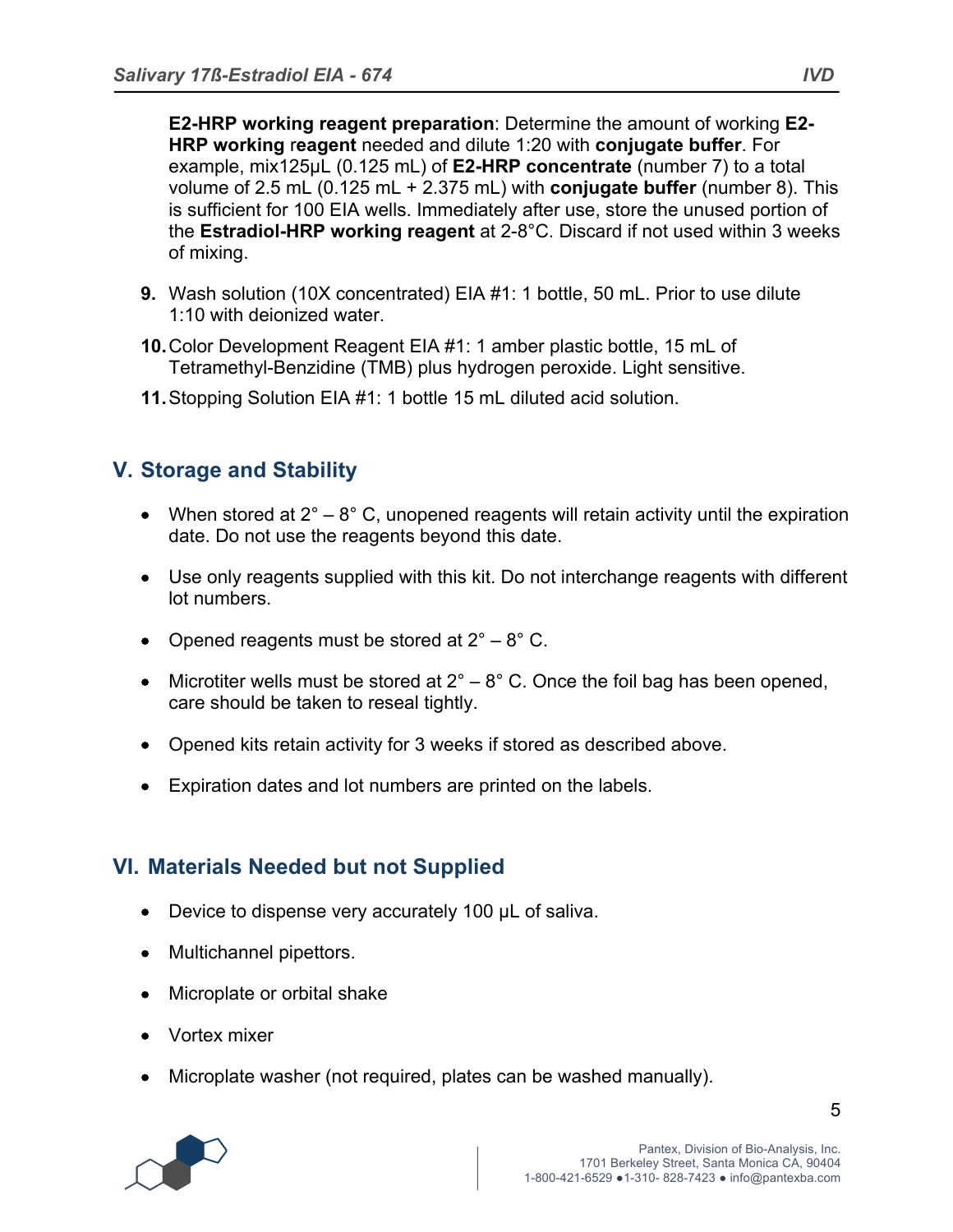- Microplate reader capable of reading 450 nm with 4 parameter data reduction or comparable software.
- Plate sealers.
- Collection device, VWR Sample Mailing Tubes, Cat #16465-260. (VWR International, 975 Overland Crt, San Dimas, CA 91773)

## **VII. Interferences**

Commonly consumed products such as alcohol, caffeine, nicotine and food and gum extracts may interfere with Estradiol measurements. As a precautionary measure, follow the sample collection instructions as stated in section VIII. 1, under Collection.

## **VIII. Sample Collection and Processing**

- *1. Collection:* This sample collection and processing procedure must be followed.
- Avoid food consumption, drinking coffee or alcohol, smoking or chewing gum one (1) hour prior to sample collection.
- Rinse mouth thoroughly with water 15 minutes prior to collection.
- Collect whole saliva by unstimulated passive drool by allowing saliva to drip off the lower lip into a graduated plastic test tube (Pantex recommends VWR Sample Mailing Tubes Cat #16465-260) or by allowing saliva to accumulate in the floor of the mouth and spitting it into the recommended collection device.
- Time and date specimen. Refrigerate then freeze (-20°C or below) samples until day of assay. On day of assay, Thaw samples to facilitate precipitation of mucins. Centrifuge at 1500g for ten minutes. Bring samples to room temperature and assay.

| <b>Storage</b>   | Room         | 37 °C     | $\vert 2 - 8 \degree C \vert$ | $\leq$ -15 °C    | $\leq$ - 15 $\degree$ C |
|------------------|--------------|-----------|-------------------------------|------------------|-------------------------|
|                  | Temperature  |           |                               | (7 freeze / thaw | (Long term)             |
|                  | $20 - 30 °C$ |           |                               | cycles)          |                         |
| <b>Stability</b> | Up to 7 days | Up to $7$ | Up to $7$                     | Up to 7 days     | Up to 9 months          |
|                  |              | days      | days                          |                  |                         |

## *2. Sample Stability:*

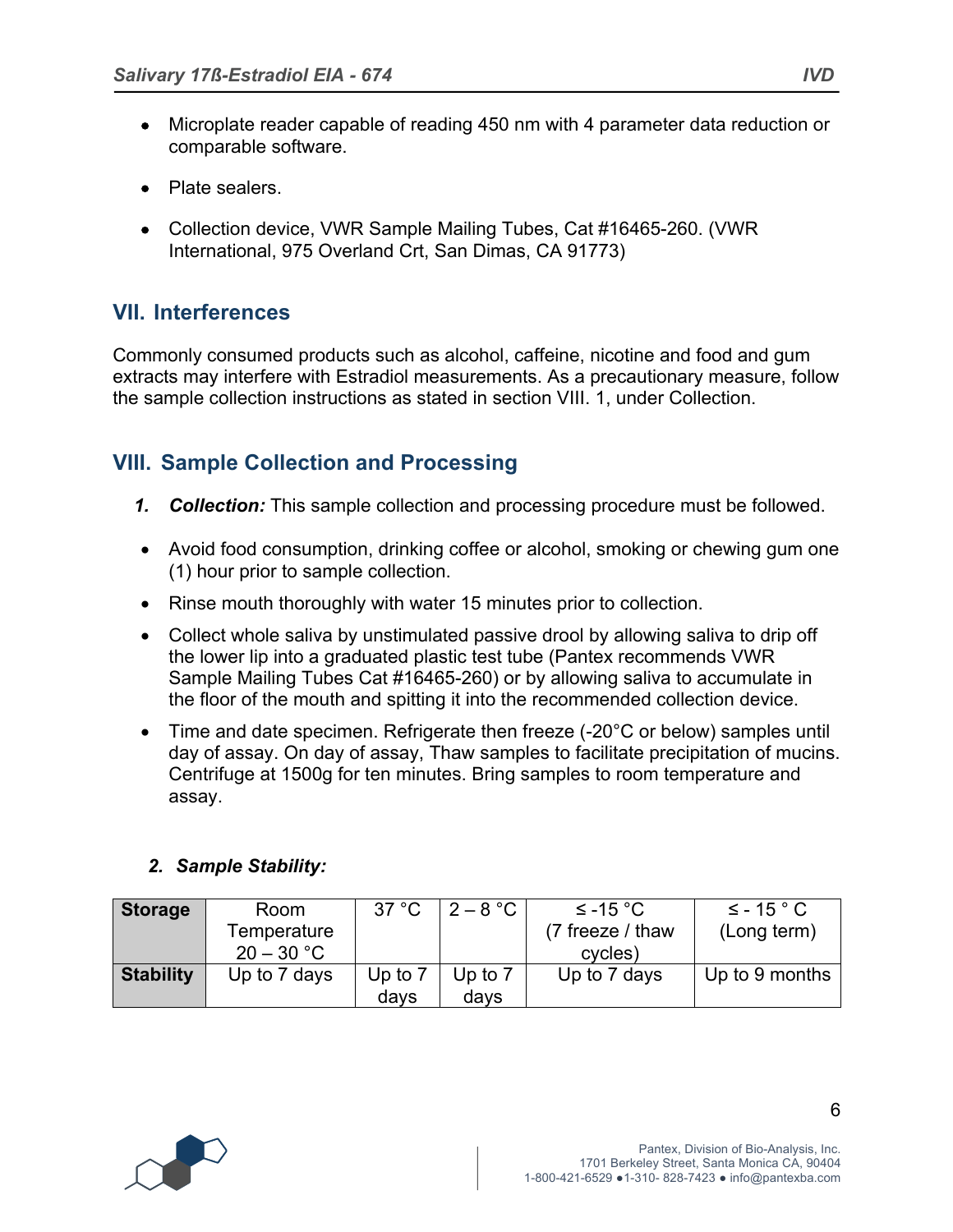## **IX. Procedure Summary Flow Sheet**

| Calibrator Control<br>Sample<br><u>۾</u> | Control<br>Sample<br>ίFί<br>Calibrator | Working Reagent<br><b>HRP</b><br><b>Estradiol</b><br>(11) | Anti-Estradiol<br>(11) | Room Temperature,          | <b>Wash Solution</b><br>Diluted 10X<br>(11) |                     | だ<br>Developme<br>Reagent<br>Color<br>(Tn) | room temperature | Solution<br>(11)<br><b>Stopping</b> | mu<br>450 |
|------------------------------------------|----------------------------------------|-----------------------------------------------------------|------------------------|----------------------------|---------------------------------------------|---------------------|--------------------------------------------|------------------|-------------------------------------|-----------|
| $\mathbf 0$                              | 100                                    | 25                                                        | 25                     | $\vec{a}$                  | 300                                         |                     | 125                                        |                  | 125                                 |           |
| 1                                        | 100                                    | 25                                                        | 25                     |                            | 300                                         |                     | 125                                        | đ                | 125                                 | đ         |
| $\overline{2}$                           | 100                                    | 25                                                        | 25                     | shaking                    | 300                                         | Wash <sub>3</sub> X | 125                                        | min.             | 125                                 |           |
| $\overline{\mathbf{4}}$                  | 100                                    | 25                                                        | 25                     |                            | 300                                         |                     | 125                                        |                  | 125                                 | Read      |
| 8                                        | 100                                    | 25                                                        | 25                     |                            | 300                                         |                     | 125                                        | 30               | 125                                 | Mix.      |
| 16                                       | 100                                    | 25                                                        | 25                     |                            | 300                                         |                     | 125                                        |                  | 125                                 |           |
| 32                                       | 100                                    | 25                                                        | 25                     |                            | 300                                         |                     | 125                                        |                  | 125                                 |           |
| Control #1                               | 100                                    | 25                                                        | 25                     |                            | 300                                         |                     | 125                                        |                  | 125                                 |           |
| Control #2                               | 100                                    | 25                                                        | 25                     |                            | 300                                         |                     | 125                                        |                  | 125                                 |           |
| Sample #1                                | 100                                    | 25                                                        | 25                     | Mix. Incubate for 120 min. | 300                                         |                     | 125                                        | Mix. Incubate    | 125                                 |           |
| Sample #2                                | 100                                    | 25                                                        | 25                     |                            | 300                                         |                     | 125                                        |                  | 125                                 |           |
| Sample $\overline{43}$                   | 100                                    | 25                                                        | 25                     |                            | 300                                         |                     | 125                                        |                  | 125                                 |           |

# **X. Assay Procedure**

- **1.** It is recommended that the **calibrators, controls** and **samples** should be tested in duplicate and the mean value should be used to report results.
- **2.** To the GARGG microplate dispense **100 µL** of the previously prepared working **Estradiol Calibrators** (0, 1, 2, 4, 8, 16 and 32 pg/mL), **controls**, and **saliva samples**. Mix the microplate by shaking gently (manual) for a few seconds.
- **3.** Add **25 µL** of **Estradiol HRP Working Reagent.**
- **4.** Add **25 µL** of **Anti-Estradiol EIA Antibody.**
- **5.** Cover the microplate with plastic sealer. Incubate by shaking on a microplate orbital shaker set at 500 – 900 rpm for **2 hours** at room temperature.
- **6.** After incubation decant content of the wells. Wash 3 times with 300 µL of diluted Wash Solution (**10 mL** of 10XWash solution EIA #1 diluted with **90 mL** of D.I. water) after the 3<sup>rd</sup> wash invert GARGG microplate on absorbent paper and tap dry.

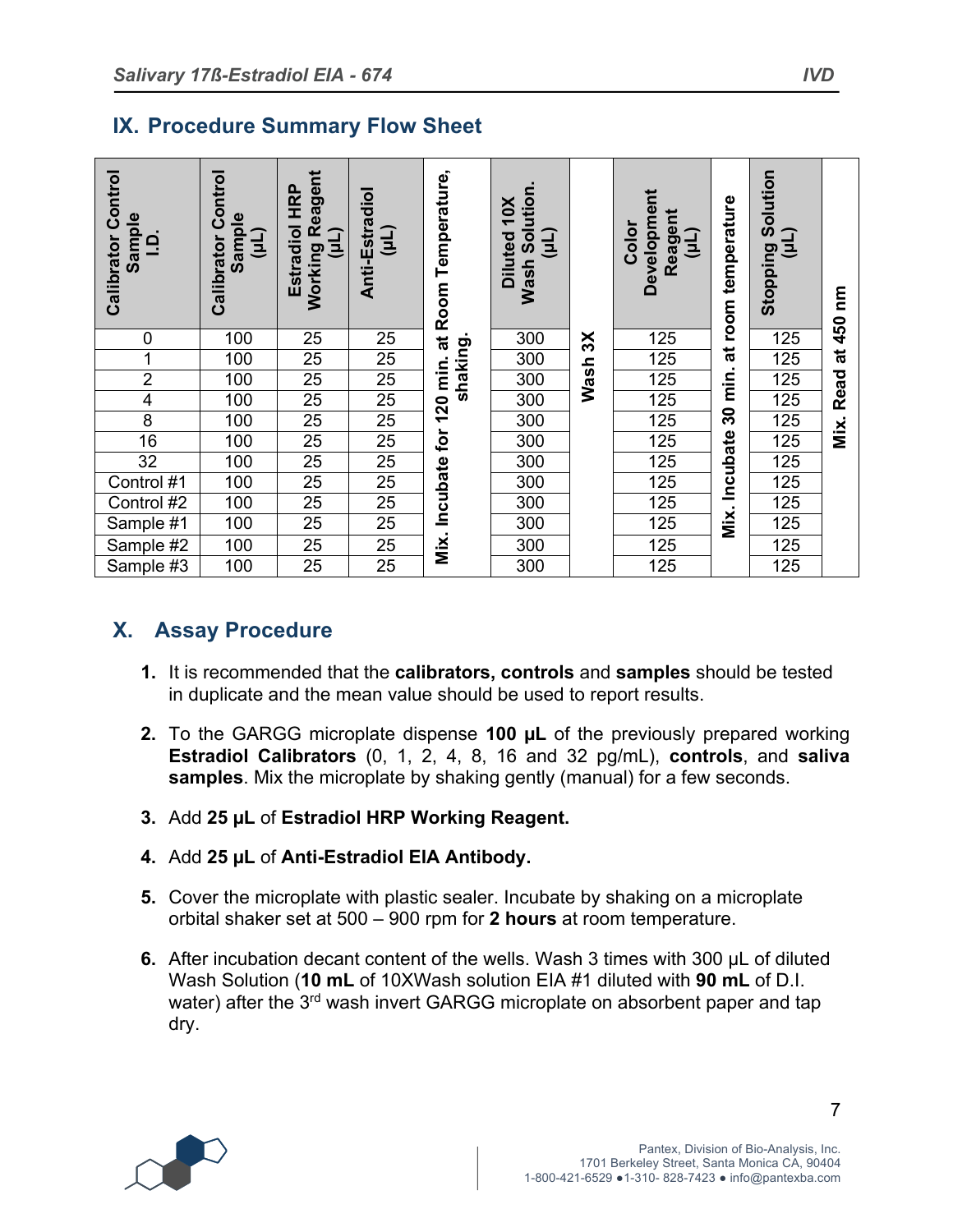- **7.** Dispense 125 µL of Color Development reagent EIA #1 into each well. Shake briefly (manual). Cover microplate with plastic sealer. Incubate for **30 minutes** at room temperature.
- **8.** Dispense 125µL of Stopping Solution EIA #1 into each microtiter well of the GARGG plate. Shake briefly (manual). Color changes from blue to yellow.
- **9.** Read at 450 nm on a microplate reader within **10 minutes**.

Note: If samples exceed the highest calibrator, dilute with zero calibrator and make appropriate concentration correction.

| Typical Calibration Curve for a 100 µL Sample Size (Actual assay) |                                    |          |                         |  |  |  |  |
|-------------------------------------------------------------------|------------------------------------|----------|-------------------------|--|--|--|--|
| <b>Calibrators</b><br>(pg/mL)                                     | <b>Mean Absorbance</b><br>(450 nm) | $%$ B/Bo | <b>Value</b><br>(pg/mL) |  |  |  |  |
|                                                                   | 2.16                               | 100.0    | 0                       |  |  |  |  |
|                                                                   | 1.82                               | 84.3     |                         |  |  |  |  |
| 2                                                                 | 1.65                               | 76.4     | 2                       |  |  |  |  |
| 4                                                                 | 1.33                               | 61.6     | 4                       |  |  |  |  |
| 8                                                                 | 0.86                               | 39.8     | 8                       |  |  |  |  |
| 16                                                                | 0.50                               | 23.1     | 16                      |  |  |  |  |
| 32                                                                | 0.32                               | 14.8     | 32                      |  |  |  |  |
| Control #1                                                        | 1.53                               | 70.8     | 2.5                     |  |  |  |  |
| Control #2                                                        | 0.73                               | 33.8     | 10.7                    |  |  |  |  |
| Sample #1                                                         | 1.65                               | 76.4     | 1.9                     |  |  |  |  |
| Sample #2                                                         | 0.33                               | 15.3     | 28.2                    |  |  |  |  |
| Sample #3                                                         | 0.97                               | 44.9     | 6.9                     |  |  |  |  |

# **XI. Typical results.**

# **XII. Calculation**

- **1.** Compute the average optical density (OD) for the zero (Bo) calibrator.
- **2.** Calculate the percent bound (B/Bo) for each calibrator, control and unknown by dividing the average OD (B) by the average OD for the zero (Bo) x 100.
- **3.** Plot percent bound (B/Bo) versus the calibrator concentrations and draw the best fit for the curve.
- **4.** Plot percent bound (B/Bo) of the controls and unknowns to determine saliva estradiol concentrations.

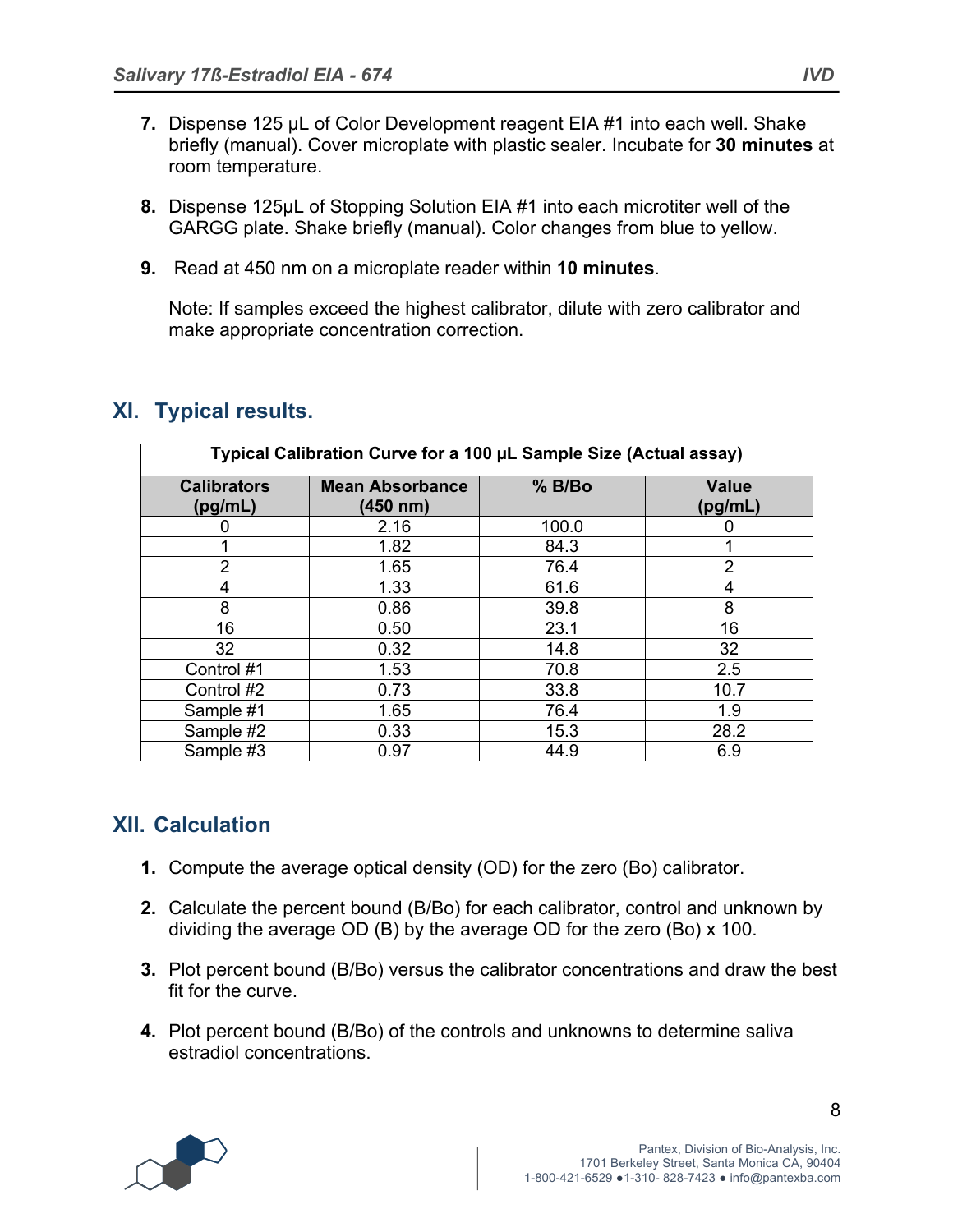**5.** Alternately determine the concentrations of the controls and unknowns by interpolation using software capable of logistics using a 4-parameter sigmoid minus curve fit.

| <b>Analytical measuring range (AMR)</b> | 1 pg/mL $-$ 32 pg/mL |
|-----------------------------------------|----------------------|

Samples with estradiol values greater than 32 pg/mL should be diluted 1:10 with zero (0) calibrator and re-run for accuracy. Obtain the final estradiol concentration by multiplying the diluted sample by the dilution factor.

## **XIII. Quality Control**

The expected values for the controls are stated on the label of each control which are included in the kit. The results can only be accepted if the expected values are met.

## **XIV. Expected Values**

The following AM values were obtained from apparently healthy subjects with the Pantex Direct Salivary 17β-Estradiol EIA Kit, Cat #674

| <b>Estradiol (pg/mL)</b>         |                         | <b>Median</b> | Range          |
|----------------------------------|-------------------------|---------------|----------------|
| Females Premenopausal (not using | <b>Follicular Phase</b> | 3.16          | $2.13 - 5.6$   |
| contraceptives)                  | <b>Luteal Phase</b>     | 3.15          | $1.42 - 14.43$ |
| n=90, Age 21-50 yrs              |                         |               |                |
| Females Postmenopausal           |                         | 2.53          | $0.80 - 4.07$  |
| $n=51$ , Age $51 - 75$ yrs       |                         |               |                |
| <b>Males</b>                     |                         | 2.68          | $1.07 - 5.00$  |
| $n=43$ , Age 20 - 70 yrs         |                         |               |                |

It is recommended that each laboratory establish its own normal ranges.

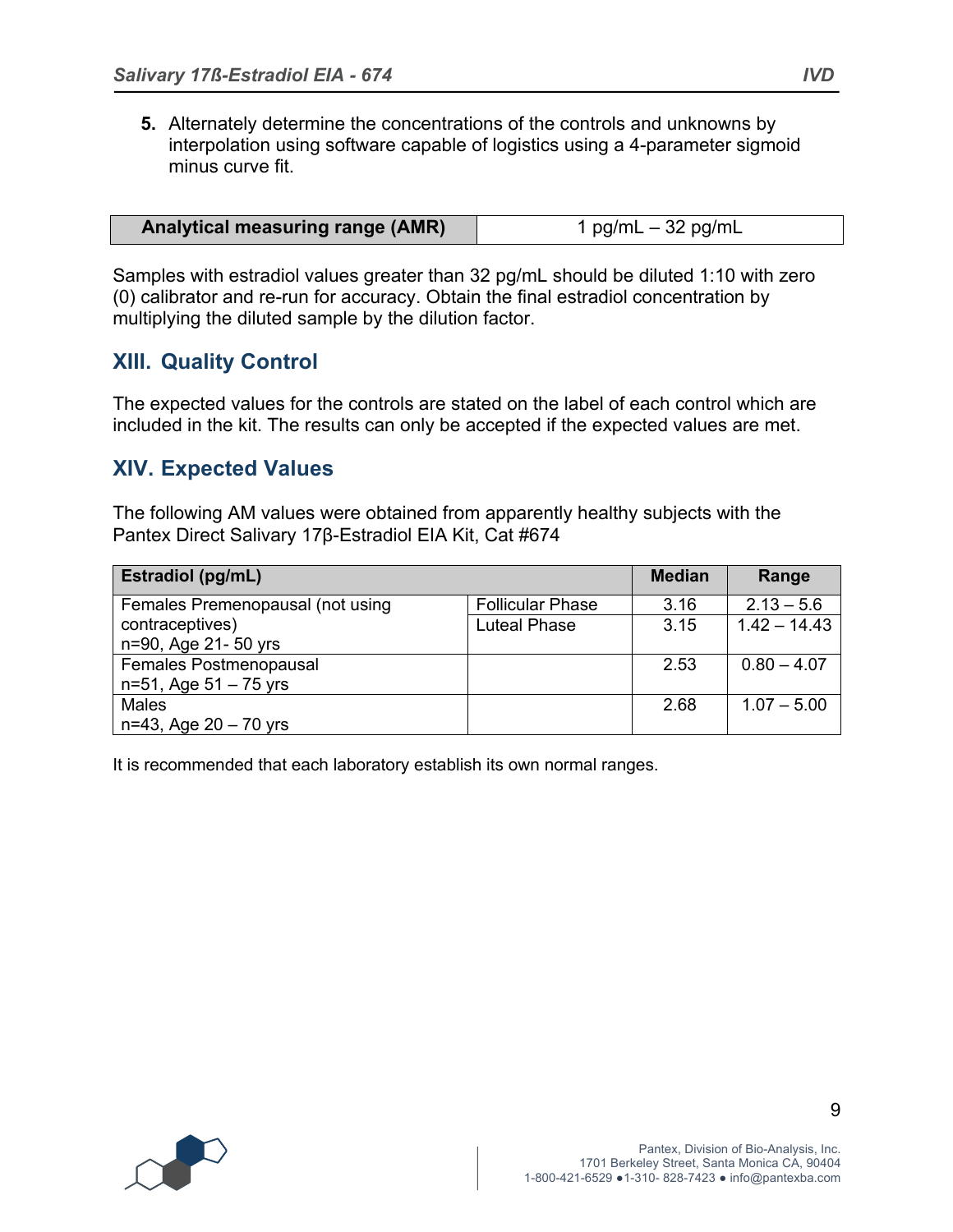# **XV. Performance Characteristics**

## **A. Specificity of Antiserum:**

| <b>C-18 Steroids:</b>          | <b>Spiked Concentration</b> | % Cross reactivity |
|--------------------------------|-----------------------------|--------------------|
| Estradiol-17ß                  | 10,000 pg/mL                | 100.00             |
| Estradiol-17 $\alpha$          | 10,000 pg/mL                | 0.0112             |
| <b>Estriol</b>                 | 10,000 pg/mL                | 0.0615             |
| <b>Estrone</b>                 | 10,000 pg/mL                | 0.9225             |
| Estrone-3-SO4                  | 10,000 pg/mL                | 0.3398             |
| Estriol-3-SO4                  | 10,000 pg/mL                | 0.0066             |
| C-19 Steroids:                 | <b>Spiked Concentration</b> | % Cross reactivity |
| Androstenedione                | 10,000 pg/mL                | 0.0008             |
| <b>Testosterone</b>            | 10,000 pg/mL                | 0.0082             |
| $5\alpha$ -Dihydrotestosterone | 10,000 pg/mL                | 0.0050             |
| Dehydroepiandrosterone SO4     | 10,000 pg/mL                | 0.0030             |
| Androstanedione                | 10,000 pg/mL                | 0.0148             |
| C-21 Steroids:                 | <b>Spiked Concentration</b> | % Cross reactivity |
| Progesterone                   | 10,000 pg/mL                | < 0.001            |
| 17-OH Progesterone             | 10,000 pg/mL                | 0.0048             |
| Pregnenolone                   | 10,000 pg/mL                | 0.0044             |
| 17-OH-Pregnenolone             | 10,000 pg/mL                | 0.0096             |
| Desoxycorticosterone           | 10,000 pg/mL                | 0.0063             |
| 11-Desoxycortisol              | 10,000 pg/mL                | 0.0085             |
| Corticosterone                 | 10,000 pg/mL                | 0.0171             |
| Aldosterone                    | 10,000 pg/mL                | 0.0072             |
| Cortisol                       | 10,000 pg/mL                | 0.0104             |

## **B. Detection Limits:**

The LOB (limit of the blank) and the LOD (limit of detection) were determined by generating one hundred twenty (120) measurements each of "estradiol free salvia" and low level (<1 pg/mL) estradiol samples (Reference, CLSI EP 17-A, protocols for Determination of Limits of Detection and Limits of Quantitation).

| <b>Limit of the Blank</b> | <b>Limit of Detection</b> |
|---------------------------|---------------------------|
| $(LoB)$ pg/mL             | $(LoD)$ pg/mL             |
| 0.3680                    | 0.5239                    |

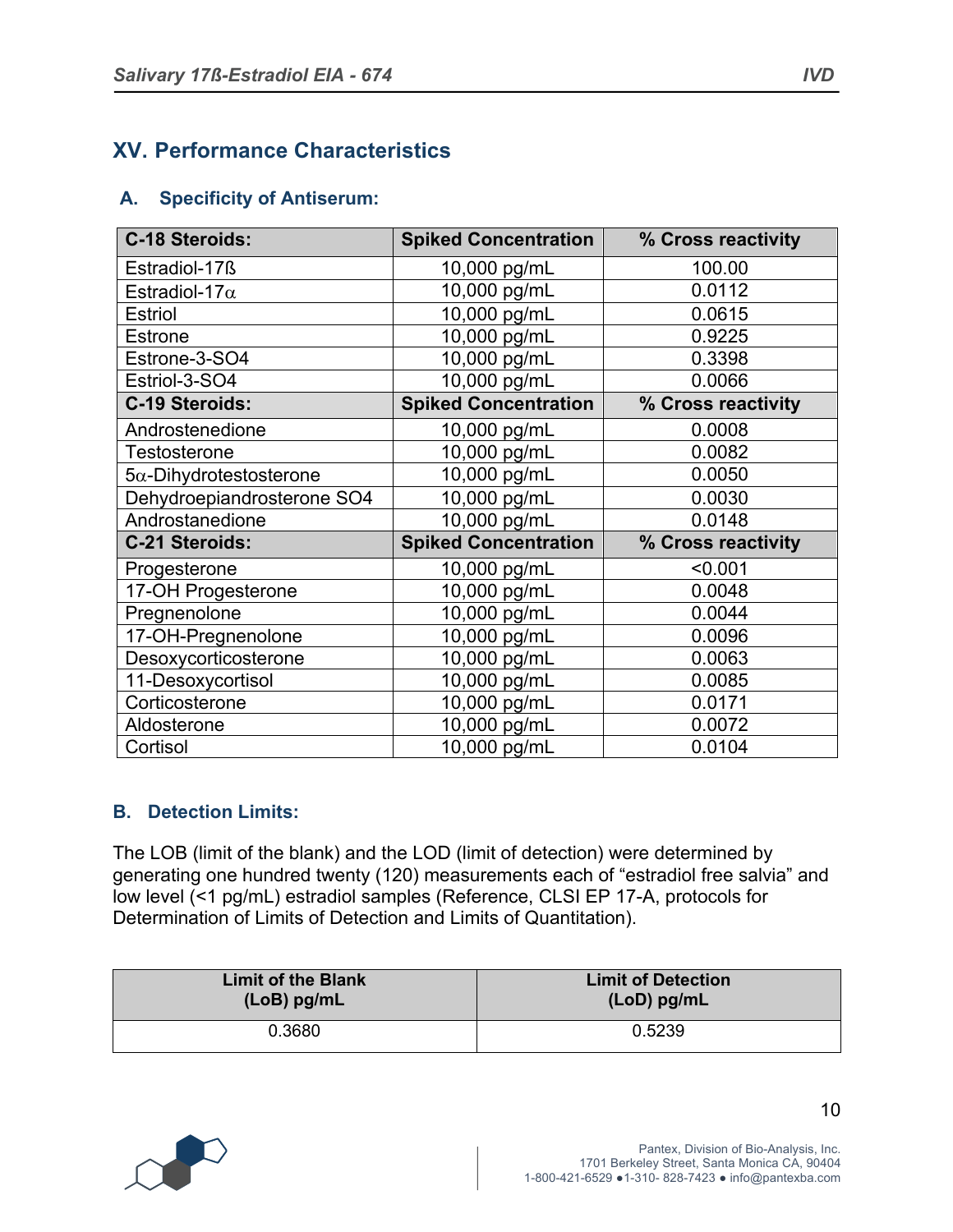## **C. Precision and Reproducibility:**

#### *Intra-assay*

The intra-assay precision was determined from the mean of 20 replicates of low, medium and high samples.

| <b>Sample</b> |    | <b>Mean</b><br>(pg/mL) | <b>Standard Deviation</b><br>(pg/mL) | $%$ CV |
|---------------|----|------------------------|--------------------------------------|--------|
| Low           | 20 | 3.29                   | 0.352                                | 10.7   |
| <b>Medium</b> | 20 | 27.24                  | 0.999                                | 3.7    |
| High          | 20 | 52.56                  | 3.103                                | 5.9    |

#### *Inter-assay*

The inter-assay precision was determined from the mean of the average duplicates of 12 separate assays with low, medium and high samples.

| <b>Sample</b> |    | <b>Mean</b><br>(pg/mL) | <b>Standard Deviation</b><br>(pg/mL) | $%$ CV |
|---------------|----|------------------------|--------------------------------------|--------|
| Low           | 12 | 3.01                   | 0.266                                | 8.8    |
| <b>Medium</b> | 12 | 26.13                  | 0.939                                | 3.6    |
| High          | 12 | 49.19                  | 4.552                                | 9.3    |

## *Repeatability*

This study was conducted during 5 days of a familiarization period and 20 days of testing. Two assays were performed daily. Three (3) different reagent lots and three (3) saliva pools were used for the study (low, medium and high). The pools were aliquoted and frozen until day of assay.

#### *Precision Low Concentration Pool*

|                               | <b>Standard Deviation, (SD)</b> | % Coefficient of Variation, (CV) |
|-------------------------------|---------------------------------|----------------------------------|
| <b>Within Run</b>             | 0.047                           | 17                               |
| Between Run                   | 0.052                           | 19                               |
| Repeatability                 | 0.105                           | 3.9                              |
| <b>Total Device Precision</b> | 0.126                           | 4.6                              |

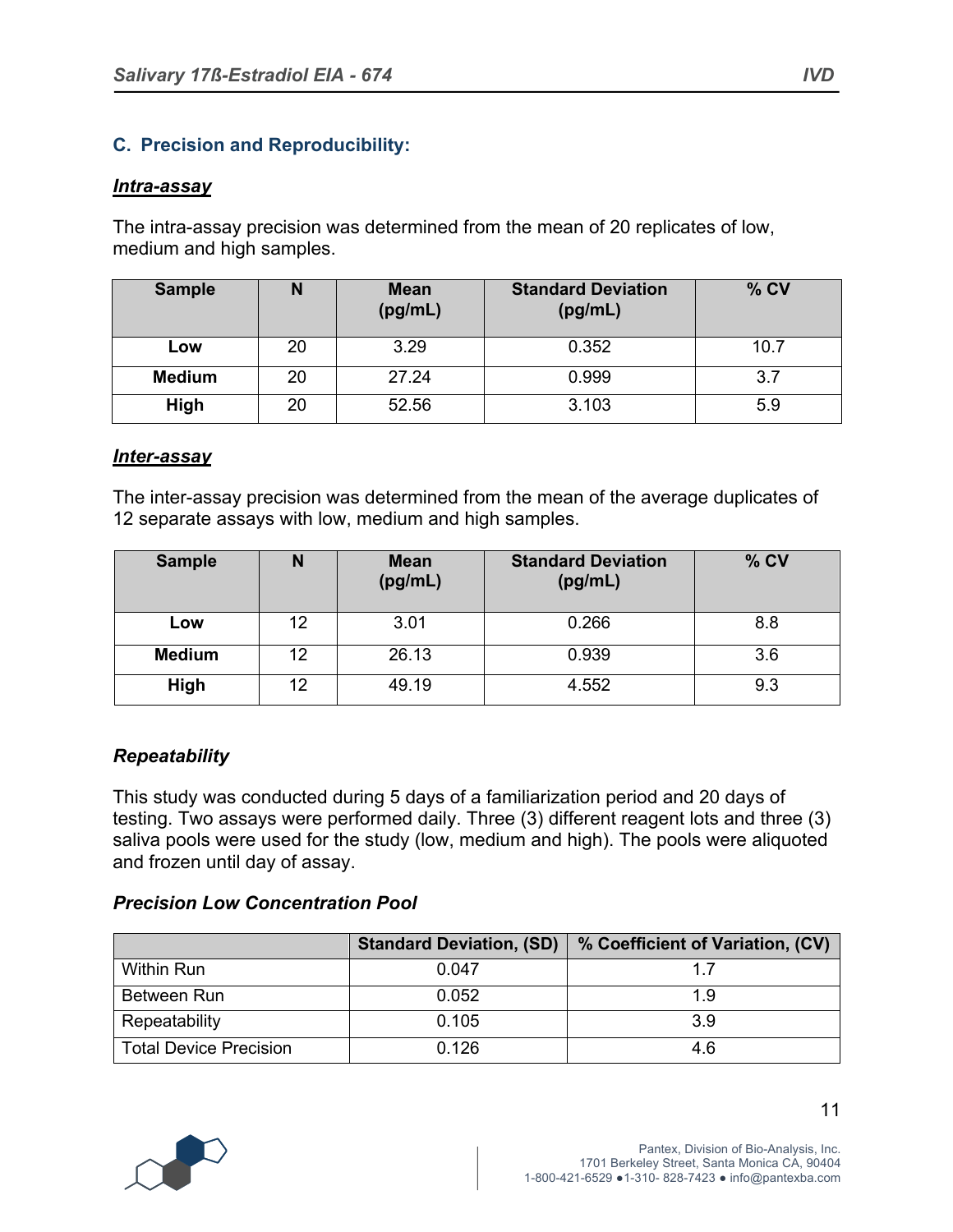|                        | <b>Standard Deviation, (SD)</b> | % Coefficient of Variation, (CV) |
|------------------------|---------------------------------|----------------------------------|
| Within Run             | 0.323                           | ィっ                               |
| Between Run            | 0.096                           | 0 4                              |
| Repeatability          | 0.552                           | 2.1                              |
| Total Device Precision | 0.647                           | 25                               |

#### *Precision Medium Concentration Pool*

## *Precision High Concentration Pool*

|                               | <b>Standard Deviation, (SD)</b> | % Coefficient of Variation, (CV) |
|-------------------------------|---------------------------------|----------------------------------|
| <b>Within Run</b>             | 0.321                           | 0.7                              |
| Between Run                   | 0.964                           | っ                                |
| Repeatability                 | 0.859                           | 18                               |
| <b>Total Device Precision</b> | 1.331                           | 2 R                              |

## *Inter-lot Variation*

It was determined by testing 10 pools of saliva samples and 2 controls with 3 different lots of reagents.

| <b>Samples</b><br>ID | Lot # 001 | Lot # 002 | Lot $#003$ | Inter-lot<br>Mean | Inter-lot<br><b>SD</b> | Inter-lot<br>CV |
|----------------------|-----------|-----------|------------|-------------------|------------------------|-----------------|
|                      | (pg/mL)   | (pg/mL)   | (pg/mL)    | (pg/mL)           | (pg/mL)                | (%)             |
| 40                   | 9.89      | 9.28      | 9.95       | 9.71              | 0.371                  | 3.8             |
| 41                   | 3.06      | 3.34      | 3.20       | 3.20              | 0.140                  | 4.4             |
| 42                   | 2.27      | 2.37      | 2.35       | 2.33              | 0.053                  | 2.3             |
| 43                   | 2.18      | 2.61      | 2.54       | 2.44              | 0.231                  | 9.4             |
| 44                   | 4.78      | 4.81      | 4.88       | 4.82              | 0.051                  | 1.1             |
| 45                   | 6.80      | 6.72      | 6.80       | 6.77              | 0.046                  | 0.7             |
| 46                   | 4.31      | 4.51      | 4.52       | 4.45              | 0.118                  | 2.7             |
| LP                   | 2.56      | 2.65      | 2.56       | 2.59              | 0.052                  | 2.0             |
| <b>MP</b>            | 28.36     | 29.25     | 27.89      | 28.50             | 0.691                  | 2.4             |
| <b>HP</b>            | 47.82     | 49.44     | 47.61      | 48.29             | 1.001                  | 2.1             |
| C <sub>1</sub>       | 4.00      | 3.71      | 3.75       | 3.82              | 0.157                  | 4.1             |
| C <sub>2</sub>       | 10.67     | 10.53     | 10.58      | 10.59             | 0.071                  | 0.7             |

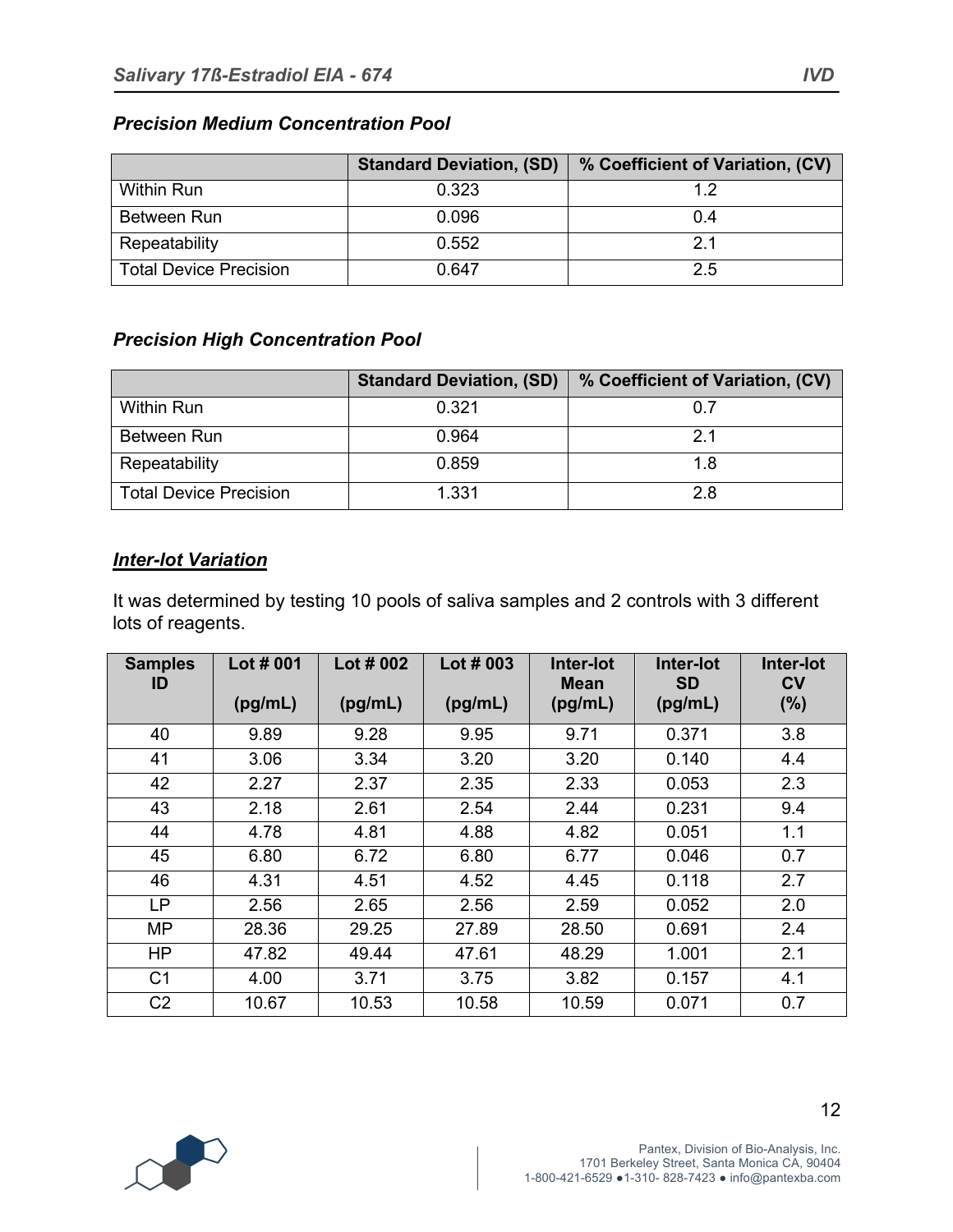## **D. Linearity Study:**

| <b>Linearity Study Data</b>                |
|--------------------------------------------|
| S=10 samples (dilutions)                   |
| Concentration = $(C1*V1+C10*V10)/(V1+V10)$ |

|                                                  | C <sub>1</sub> | V <sub>1</sub> | C <sub>10</sub> | V10     | <b>Calculated</b><br><b>Concentration</b> | <b>Obtained</b><br><b>Concentration</b> | <b>Recovery</b> |
|--------------------------------------------------|----------------|----------------|-----------------|---------|-------------------------------------------|-----------------------------------------|-----------------|
|                                                  | (pg/mL)        | (mL)           | (pg/mL)         | (mL)    | (pg/mL)                                   | (pg/mL)                                 | (%)             |
| 4                                                |                |                |                 | $\star$ | 0.40                                      | 0.42                                    | 105             |
| $\overline{2}$                                   | 0.42           | 0.889          | 81.57           | 0.111   | 9.43                                      | 8.44                                    | 90              |
| 3                                                | 0.42           | 0.778          | 81.57           | 0.222   | 18.44                                     | 16.61                                   | 90              |
| 4                                                | 0.42           | 0.667          | 81.57           | 0.333   | 27.44                                     | 24.88                                   | 91              |
| 5                                                | 0.42           | 0.556          | 81.57           | 0.444   | 36.45                                     | 36.32                                   | 100             |
| 6                                                | 0.42           | 0.444          | 81.57           | 0.556   | 45.54                                     | 45.50                                   | 100             |
| 7                                                | 0.42           | 0.333          | 81.75           | 0.667   | 54.55                                     | 56.08                                   | 103             |
| 8                                                | 0.42           | 0.222          | 81.75           | 0.778   | 63.55                                     | 65.69                                   | 103             |
| 9                                                | 0.42           | 0.111          | 81.57           | 0.889   | 72.56                                     | 76.66                                   | 106             |
| 10                                               |                |                |                 | $\star$ | 80.00                                     | 81.57                                   | 102             |
| * Targets of low and high sample concentrations. |                |                |                 |         |                                           |                                         |                 |

#### **E. Recovery:**

Seven (7) saliva samples containing different levels of endogenous estradiol were spiked with known quantities of estradiol, assayed and the percent recovery determined.

| <b>Sample</b> | <b>Endogenous</b><br>(pg/mL) | <b>Estradiol Added</b><br>(pg/mL) | <b>Expected</b><br>(pg/mL) | <b>Observed</b><br>(pg/mL) | <b>Recovery</b><br>(%) |
|---------------|------------------------------|-----------------------------------|----------------------------|----------------------------|------------------------|
|               | 1.00                         | 64.0                              | 65.00                      | 60.37                      | 92.9                   |
| 2             | 3.20                         | 32.0                              | 35.20                      | 34.53                      | 98.1                   |
| 3             | 4.42                         | 16.0                              | 20.42                      | 19.55                      | 95.7                   |
| 4             | 4.24                         | 8.0                               | 12.24                      | 11.53                      | 94.2                   |
| 5             | 24.61                        | 4.0                               | 28.61                      | 26.82                      | 93.7                   |
| 6             | 40.90                        | 2.0                               | 42.90                      | 42.02                      | 97.9                   |
|               | 4.86                         | 1.0                               | 5.86                       | 5.30                       | 90.4                   |

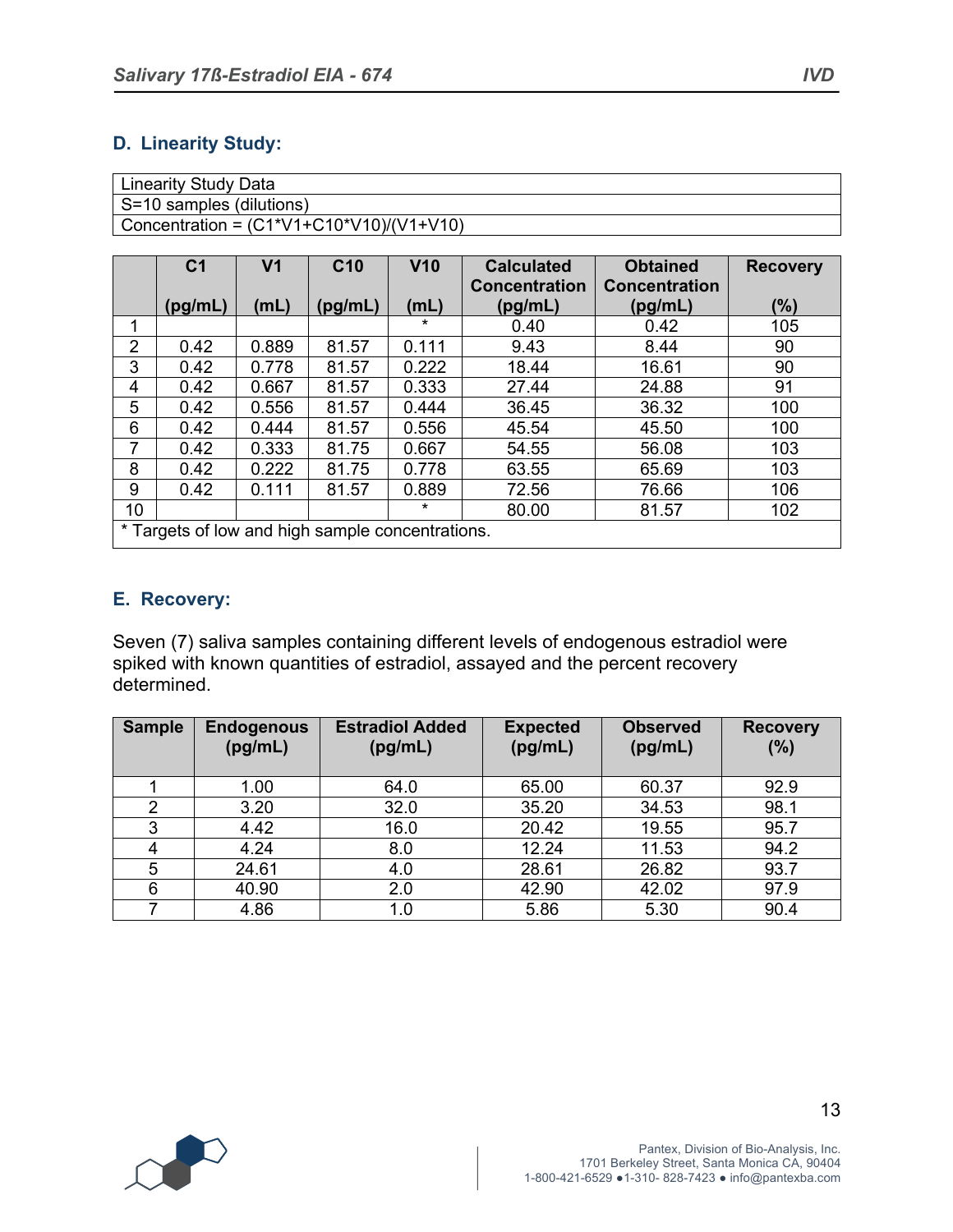## **F. Comparison Study:**

One hundred twenty-five (125) saliva samples spanning the analytical measuring range (AMR) and beyond were analyzed by comparing the Pantex Direct Salivary 17β-Estradiol EIA Kit, Cat #674 with a commercially available predicate Estradiol salivary Immunoassay. See correlation results below.



# **XVI. Limitations**

- The reagents are optimized to measure 17β-estradiol directly in human saliva.
- Samples containing sodium azide are not suitable for this assay.
- Avoid blood contamination of samples. Do not collect samples when oral diseases, inflammation or lesions exist.
- Improper handling of samples or modification of this assay might influence the results.

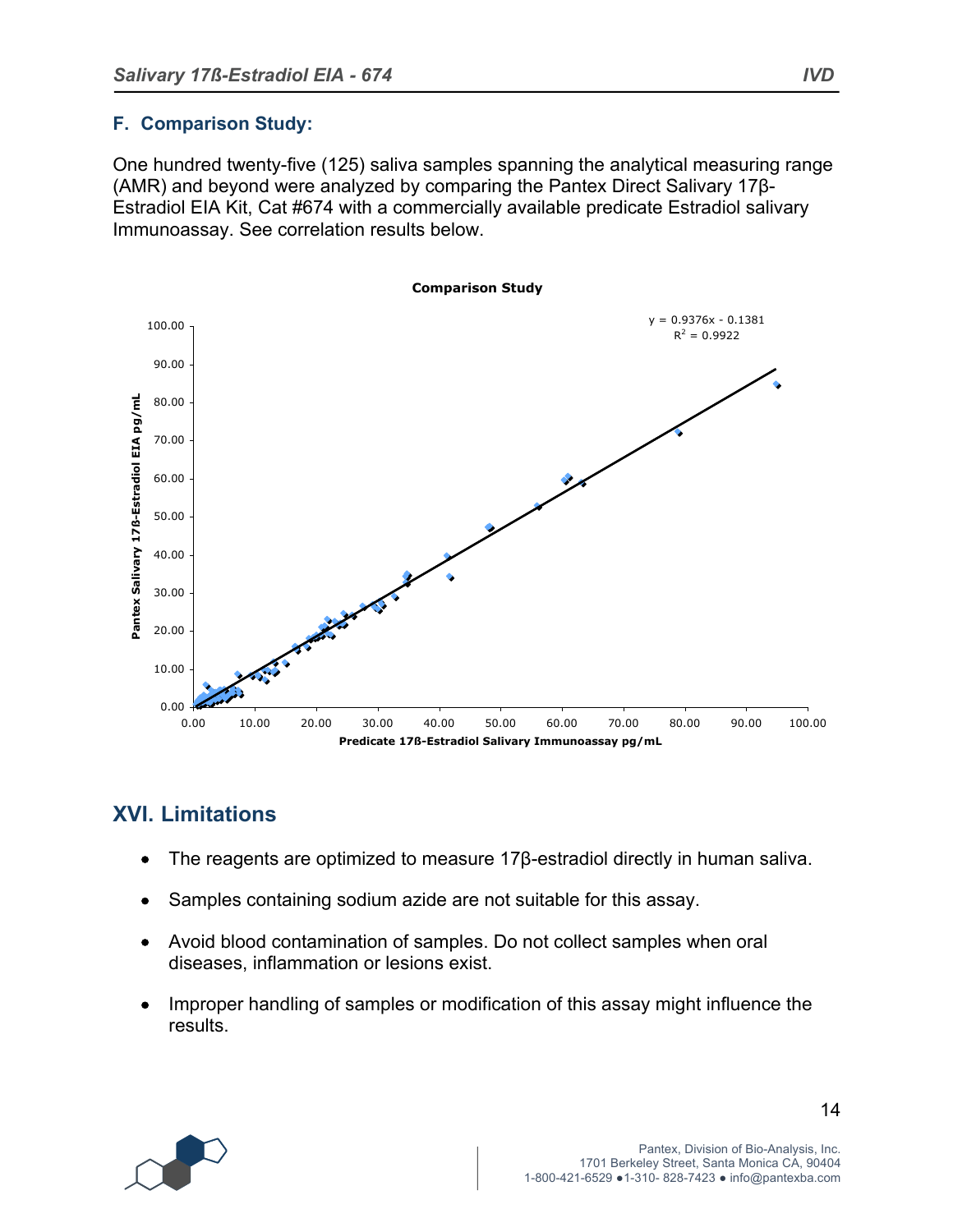## **XVII. Precautions**

- Only physician, clinical labs, research labs and hospital labs may acquire, possess and use the kit.
- Compare contents and packing list, if there is breakage or shortage, notify Pantex immediately.
- Do not pipet reagents by mouth.
- Do not smoke, eat or drink while performing assay.
- Wear disposable rubber gloves.
- Treat all saliva samples as potentially infectious.
- Do not mix reagent lot numbers or alter in any way the reagents in this kit. If this is done, Pantex will not be responsible for the performance of the assay.
- Avoid contact with Color Development Reagent (TMB). It contains solvents that can irritate skin and mucus membranes. If contact is made, wash thoroughly with water.
- Avoid contact with stopping solution. It contains acid. If contact is made, rinse thoroughly with water.

## **XVIII.References**

- 1. Baird, D.T. (1976): Ovarian steroid secretion and metabolism in women. In the Endocrine Function of the Human Ovary, Eds. V.H.T. James, M., Serio, G. Giusti. Academic Press, London, New York, San Francisco, pp. 125-133.
- 2. Tsang, B.K., et al. (1980) Steroid biosyntheses by isolated human ovarian follicular cells in vitro, J.Clin. Endocrinol. Metab. 51, 1407-11.
- 3. Gore-Langton, R.E. et.al (1988): Follicular steroidogenesis and its control. In: The physiology of Reproduction. Ed.: Knobil et al. p.331-385, Raven press, New York.
- 4. Abraham, G.E., Odell, W.D., Swerdloff, R.S. and Hopper, K (1972): Simultaneous radioimmunoassay of plasma FSH, LH, progesterone, 17 hydroxyprogesterone, and estradiol-17 during the menstrual cycle. J. Clin. Endocrinol. Metab. 34, 312-318.
- 5. Punnonen, R., Nummi, S., Ylikorkala, O., Alapiessa, U., Karvonen, P. and Viinikka, L. (1974): A composite picture of the normal menstrual cycle. Acta Obstet. Gynecol. Scand. Suppl. 51, 65-70.